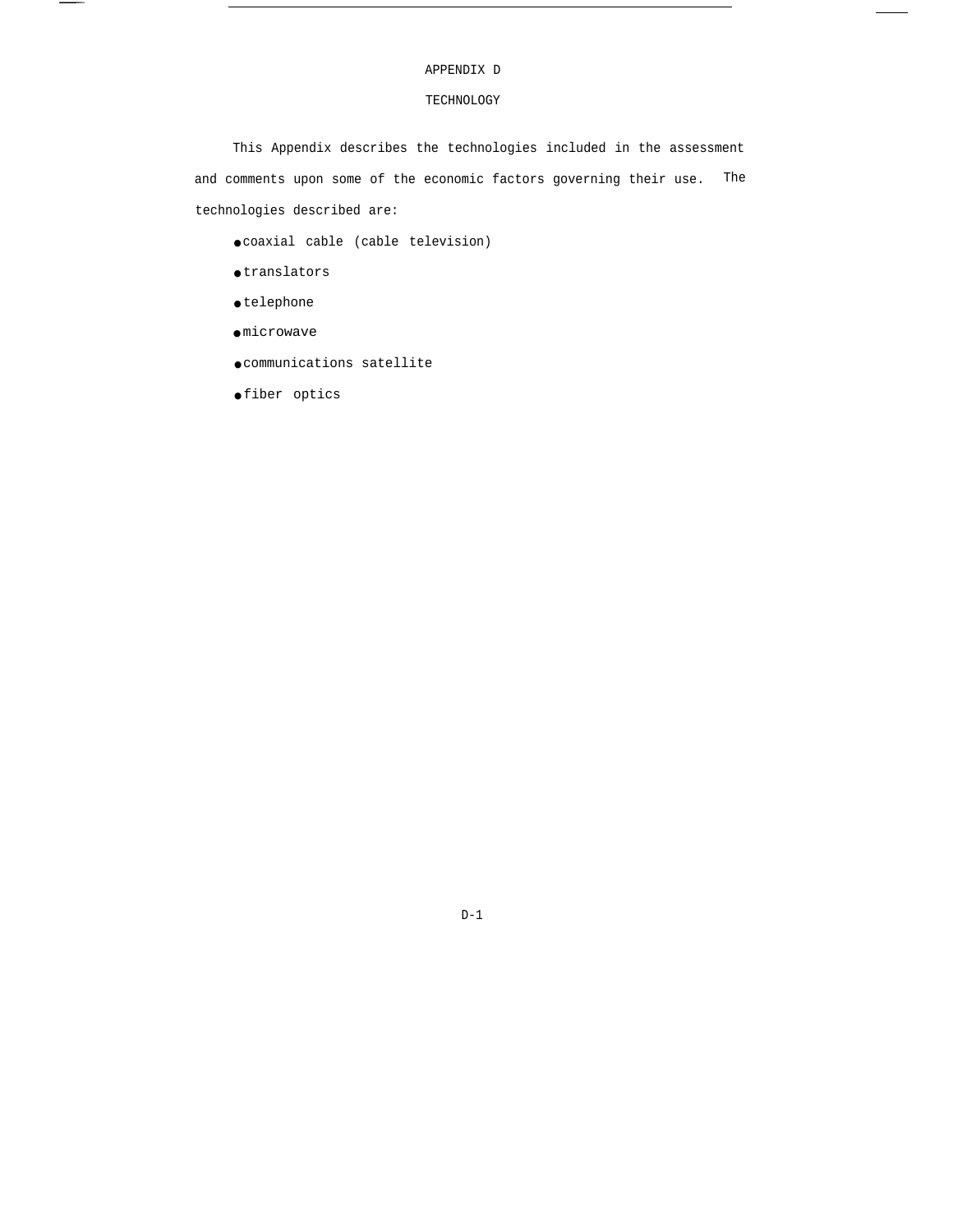## Coaxial Cable

Cable television depends on coaxial cable which consists of a metallic shield and a hardwire core separated by insulating material. The cable distributes signals collected at a central point (headend) to the viewing audience. Cable systems were initially developed to provide service in small towns. Today, more than two decades after the first systems began operation , almost half of the 3000 systems in operation still serve towns with less than 1000 subscribers (1).

Twenty million homes are now within reach of cable and about 10 million subscribe to the service at rates of \$5-10 per month (1). The capital investment per home served averages around \$100 and ranges from approximately \$500 in sparsely settled areas (15-20 households per square mile) down to \$40 in more densely settled areas (greater than 1000 households per square mile). Cable plant costs are \$3000 and up per mile (2-67). Because of these high costs, cable installation's are generally made only in areas with population densities of at least 30-40 households per cable mile (2-4). Although 30-40 households per mile is a rough rule of thumb used by private cable operators, it has been suggested that, in rural areas, as few as 7 subscribers per cable mile (14 households per cable mile at 50 percent penetration) may be economic (3-107). The reduced costs of installation in easily accessible rural areas is one factor favoring the lower figure.

More than two-thirds of the cable systems in operation have a channel capacity of less than twelve channels. More typically, the capability is on order of six channels. By comparison, coaxial cable now available offers the capability of furnishing 30 to 40 full television channels.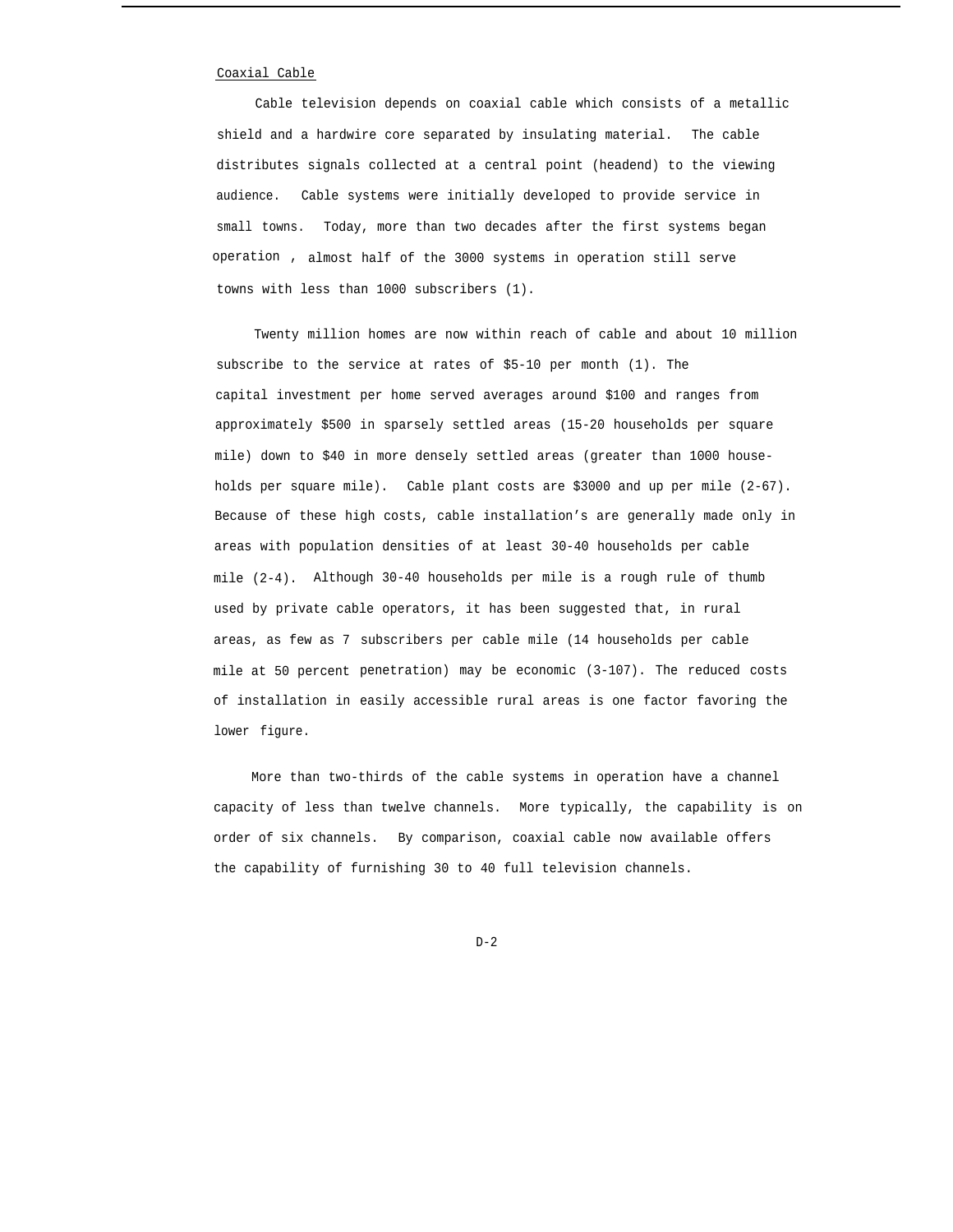#### Translators

Federal Communications Commission Rules and Regulations define translators as broadcast stations ". . . operated for the purpose of retransmitting the signals of a television broadcast station, another television broadcast translator station, or a television translator relay station by means of direct frequency conversion and amplification of the incoming signals. . ." (4-74701). Translators are used to *receive* signals at strategically located points and to distribute those signals to areas where acceptable signals cannot be received directly from the originating broadcast station. Distribution is accomplished by "translating" the signals to another channel to avoid interference with the originating station, and rebroadcasting the signal over the air. One translator is required for each signal received and rebroadcasted.

As stated in Broadband Communications in Rural Areas prepared by the Denver Research Institute (2-4 ) :

> "Translators provide the lowest cost way of providing one-way broadband service in rural areas. In Utah, which has a well-developed translator network, virtually the entire population receives several channels of television, and cable television has made few inroads. In countries such as Japan, extensive translator networks provide television service in rural areas at low cost."

The capital costs per household to supply six channels of television with good signal quality in sparsely settled areas (15-20 households per square mile) **will** range from \$10-50 depending on the equipment used and the height of the broadcast antenna. These costs will be approximately \$70 in communities with 100 homes and \$7 in communities with 10,000 homes (2-35).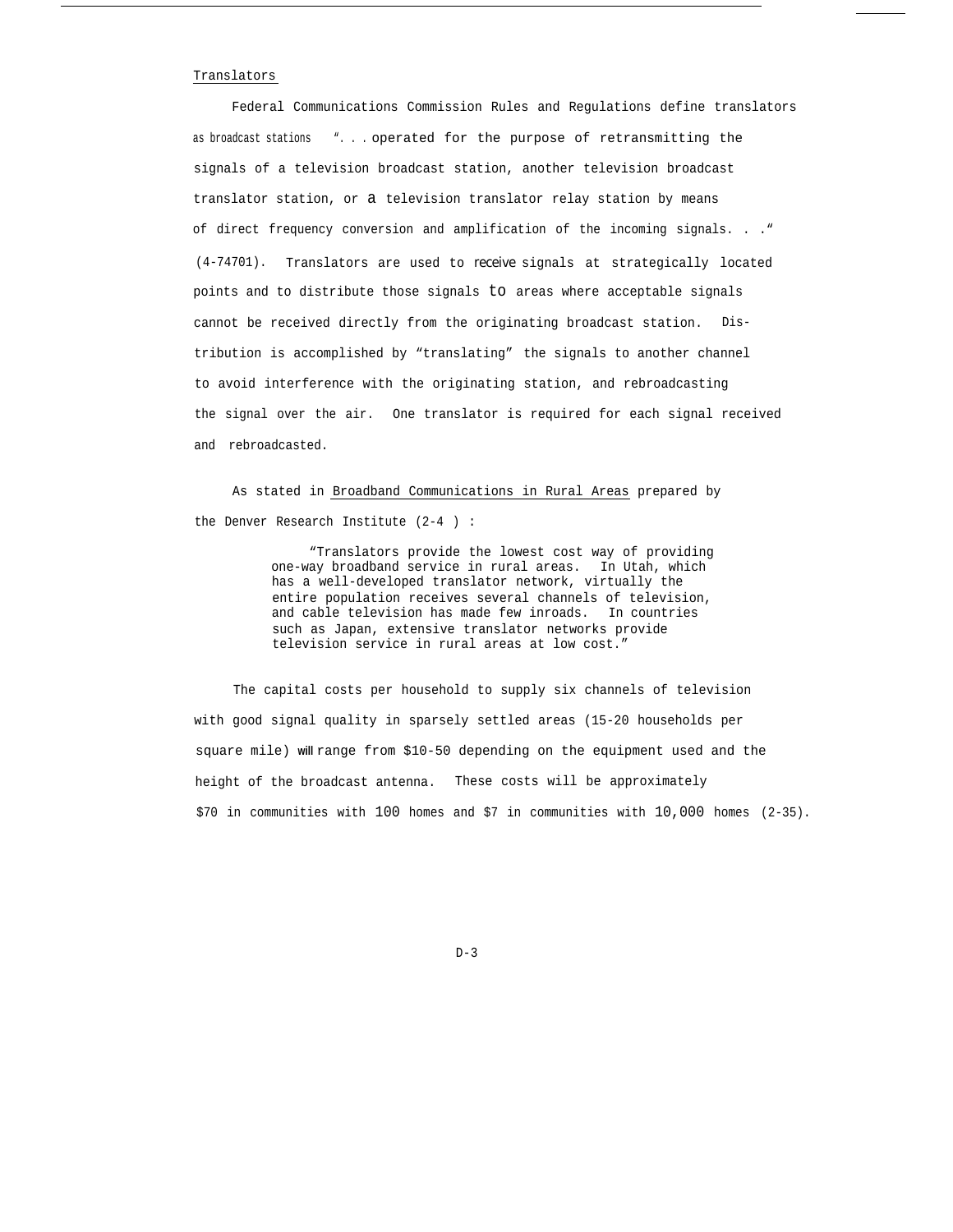Although approximately 3000 translators are in operation in the United States, there is no accurate estimate of how many households depend on translators for television service (5). Several factors, such as regulatory impediments (discussed in the next section) and the fact that subscriber revenues are difficult to obtain since those not paying can still receive the signal, have limited the use of translators in the United States (2-5).

Two technical considerations limit translator use. First, as mentioned above, because translators broadcast' over the airwaves, anyone can pick them up making it difficult to collect revenues. This could be remedied with "scramblers" which would make the signal meaningless for television sets without decoding equipment. Such equipment could be charged for monthly as in cable systems. However, hardware costs are about \$50 per household, a cost which might be reduced by further technical development *(2-5).* (Scramblers would also require regulatory changes.) Another technical characteristic of translators is that signal quality degrades so as to be unusable after several translations. One reason is that translators use amplitude rather than frequency modulation. Another is the simple and relatively inexpensive design of many translators (2-5). If translators are to see more frequent use in rural areas, the tradeoffs in these characteristics should be examined.

As indicated previously one translator is required for each signal. Signals from more than one translator can be transmitted from a given antenna. However, spectrum availability limits the number of channels which can be provided to six to eight. There is the possibility of more in very remote regions *(2-4).*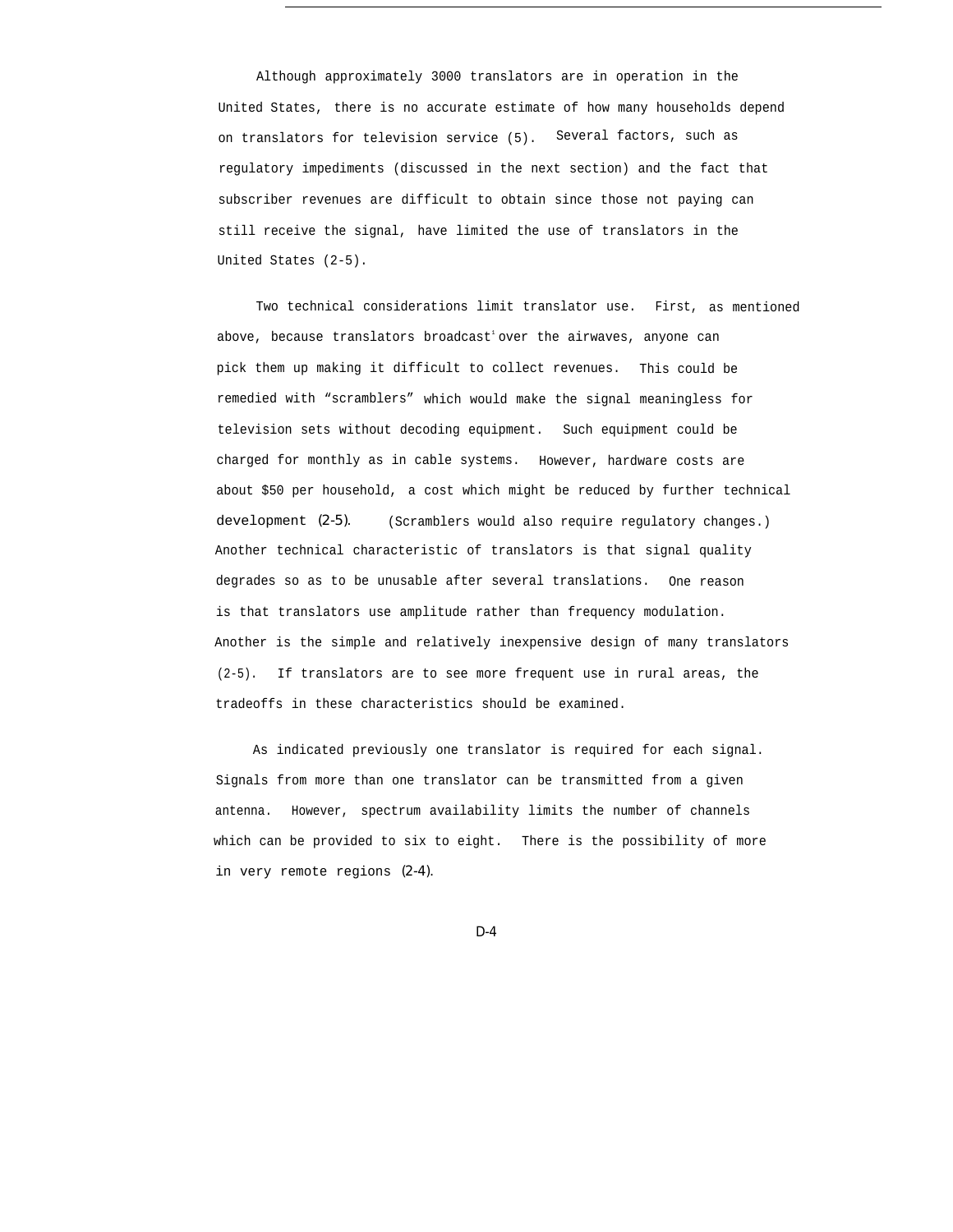Translators provide one-way signals to the consumer. Return capability could be provided via telephone.

#### Telephone

The telephone system depends on a variety of transmission media to transmit voice and data. Signals are distributed locally over small gauge, narrowbandwidth copper wires; transported intermediate distance by coaxial cable trunks; and transported long distances by terrestrial, or satelliteborne, high frequency (microwave) radio systems. Telephone systems have effectively served the general public (more than 94 percent of the households in the United States), business and government. New services are being continually proposed (e.g., automatic meter reading) to more efficiently utilize the extensive local residential distribution network.

However, as stated by the Denver Research Institute (2-6).

"It is unlikely that telephone lines can be used for video signals in analog form or with present digital coding techniques. As digital telephone systems are introduced in rural areas subscriber response capability for applications such as polling could be provided for minimal additional distribution plant cost. However, because subscriber response services have not yet been defined as a need or a potential market, current digitallybased telephone systems designed for rural areas do not provide such capability. There is potential for shared telephone and television plant as the technology of digital television transmission is further developed over the next ten to twenty years."

#### Microwave

Integration of rural telecommunications systems; whether cable or translator, both can be accomplished with microwave relay systems (however, present regulations prohibit such use for translators). Microwave relays are used for transporting large amounts of information point-to-point over line-of sight distances (15-30 miles) or further if repeaters are used.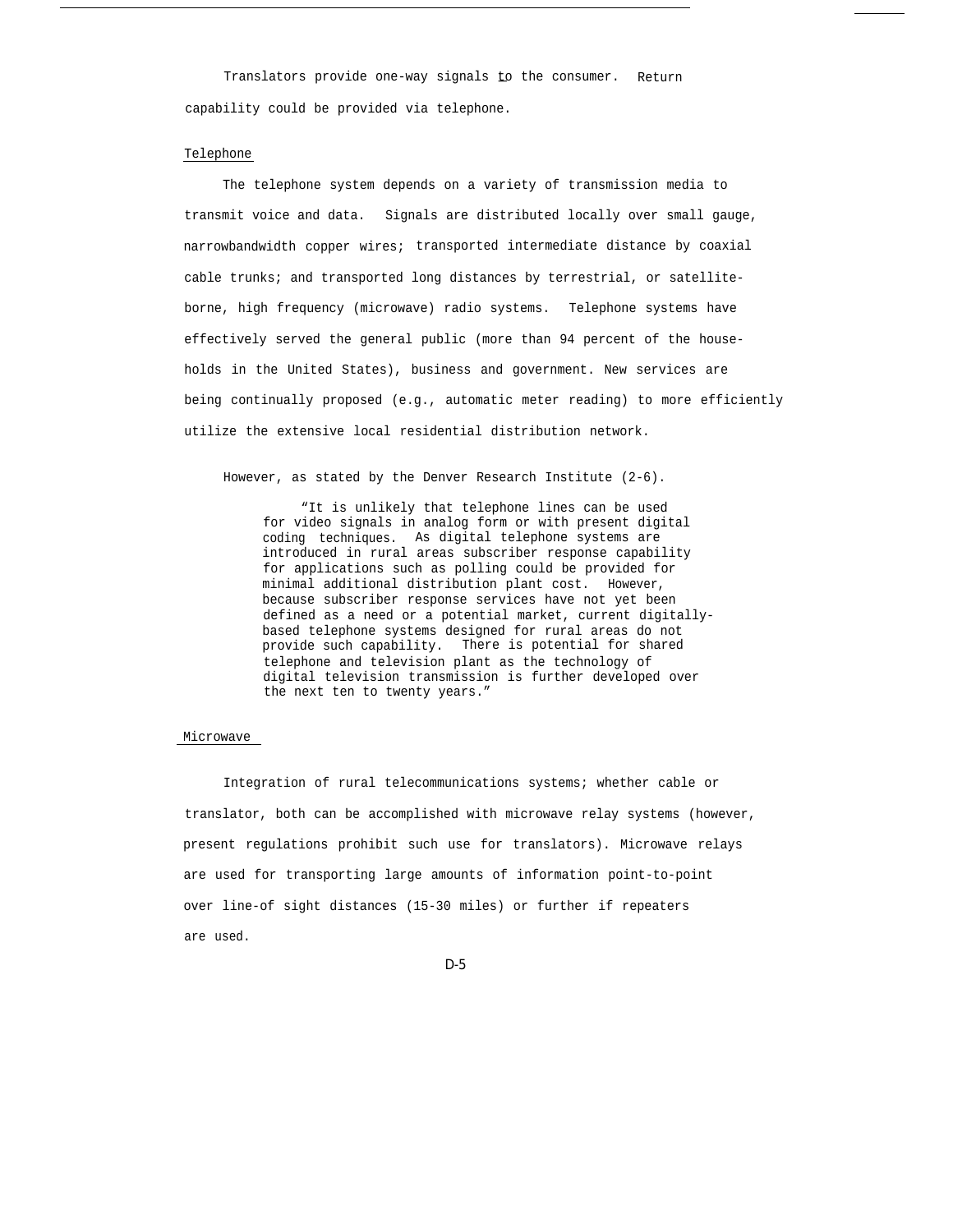Capital costs for transmit-only or receive-only equipment for transporting 12 television channels, using 10-foot dish antennae are \$80,000- \$100,000 each. Repeaters (receive/transmit stations) cost approximately \$160,000-200,000 each (2-95ff.). For two-way communications, transmitter and receiver equipment would be required at each location. It is also possible for subscribers to lease channel space on established common-carrier microwave systems. The typical rate for one-way, CATV-type service, if, for example, eight channels were transported 100 miles, would be approximately \$20 per channel-mile per month, or \$16,000 per month. Rates will vary as a function of distance and number of channels (6).

## Communications Satellites

A communications satellite serves as a microwave relay in space. Such satellites are placed in a geostationary orbit so that their position remains fixed over a particular location on earth. Because microwave repeaters transmit along a line-of-sight path, location of such repeaters on a satellite permits coverage of a large portion of North America by each repeater, rather than, as in land-based relays, requiring one repeater every 20 to 30 miles.

Receive-only earth stations are now available for \$65,000-75,000 and can be located at the head-end of a single cable television system or centrally located to provide direct service to a number of cable systems, Alternately, cable or terrestrial microwave systems would be used to transport the signals from the earth receiving station to the head ends of these systems. Although regulations do not currently permit such use, the signals could also be distributed by translators.

It is currently very unlikely that in the United States signals will be distributed directly to home receivers from broadband satellites,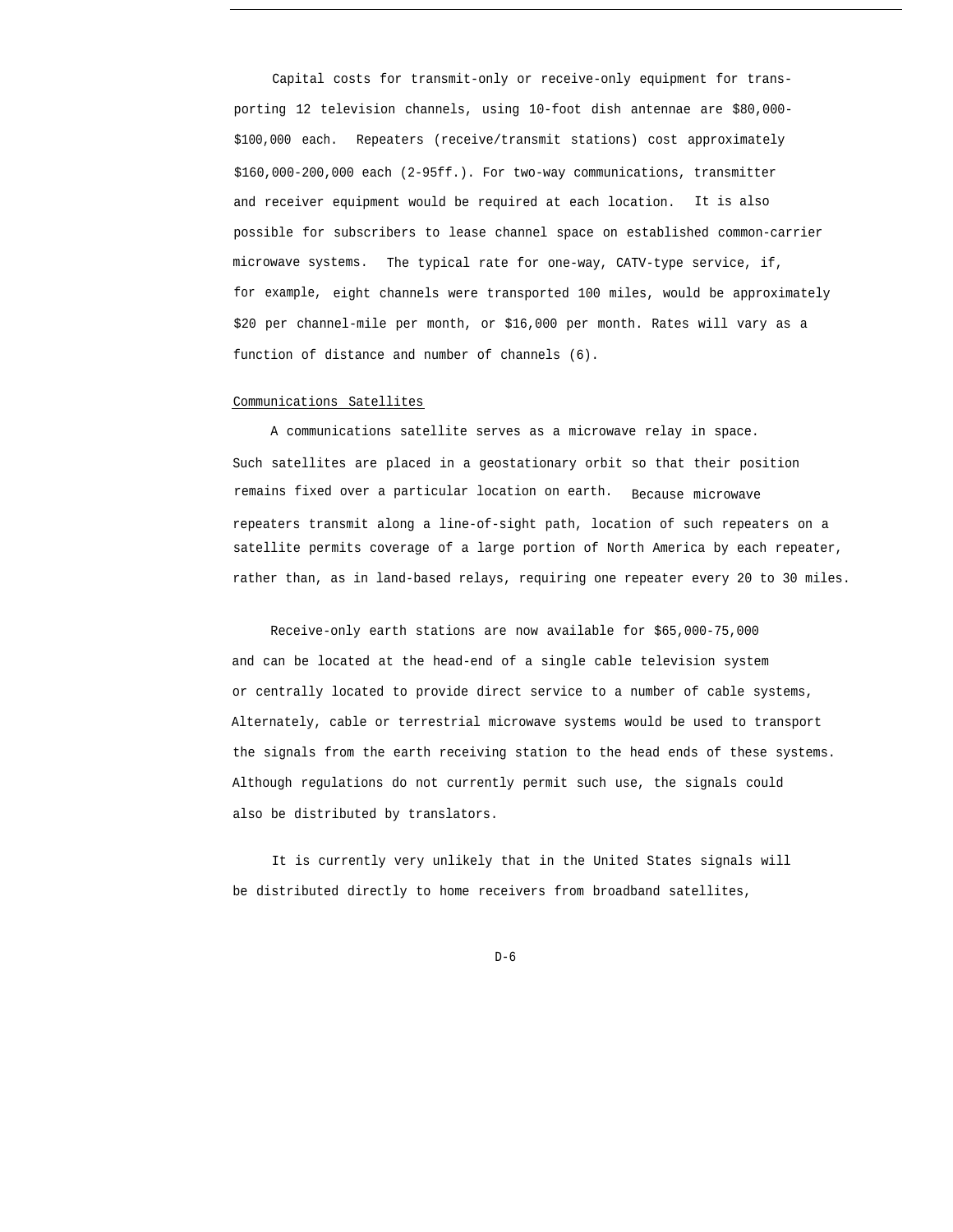Development of a \$50-200 home receiving unit would require a capital investment of \$100 to 400 million, exclusive of satellite costs, to reach the three percent of U.S. households not currently receiving any television  $(2-6)$ ,

## Fiber Optics

Recent developments in fiber optics, light emitting diode and laser technologies make it possible to consider glass fibers as a communications medium much sooner than has been predicted. According to statements in a recent issue of the Bell Lab News reliable fibers can now be fabricated reproducibly through which light can travel over a half a mile and lose "less intensity than it would in passing through ordinary window pane". The problem of splicing optical cables, one of the major obstacles in the development of optical communications, appears to have been resolved. Powerful and reliable semiconductor light sources; methods of encoding information on the light beam; and repeaters, to amplify or regenerate signals weakened by traveling great distances, have all been **developed** in recent years. Light detectors, needed at the receiving end to convert the coded information back into electrical signals compatible with the rest of the network, have been available for a number of years. Once all of these elements are tied together into an economical system it **will** be a communications system with the potential for carrying far more information than any available today. Fiber optics could eventually be used to distribute television signals at costs lower than coaxial cable distribution costs. Some perspective on the potential impact of fiber optic communications can be obtained from the following table which compares telephone, coaxial cable and fiber optical systems.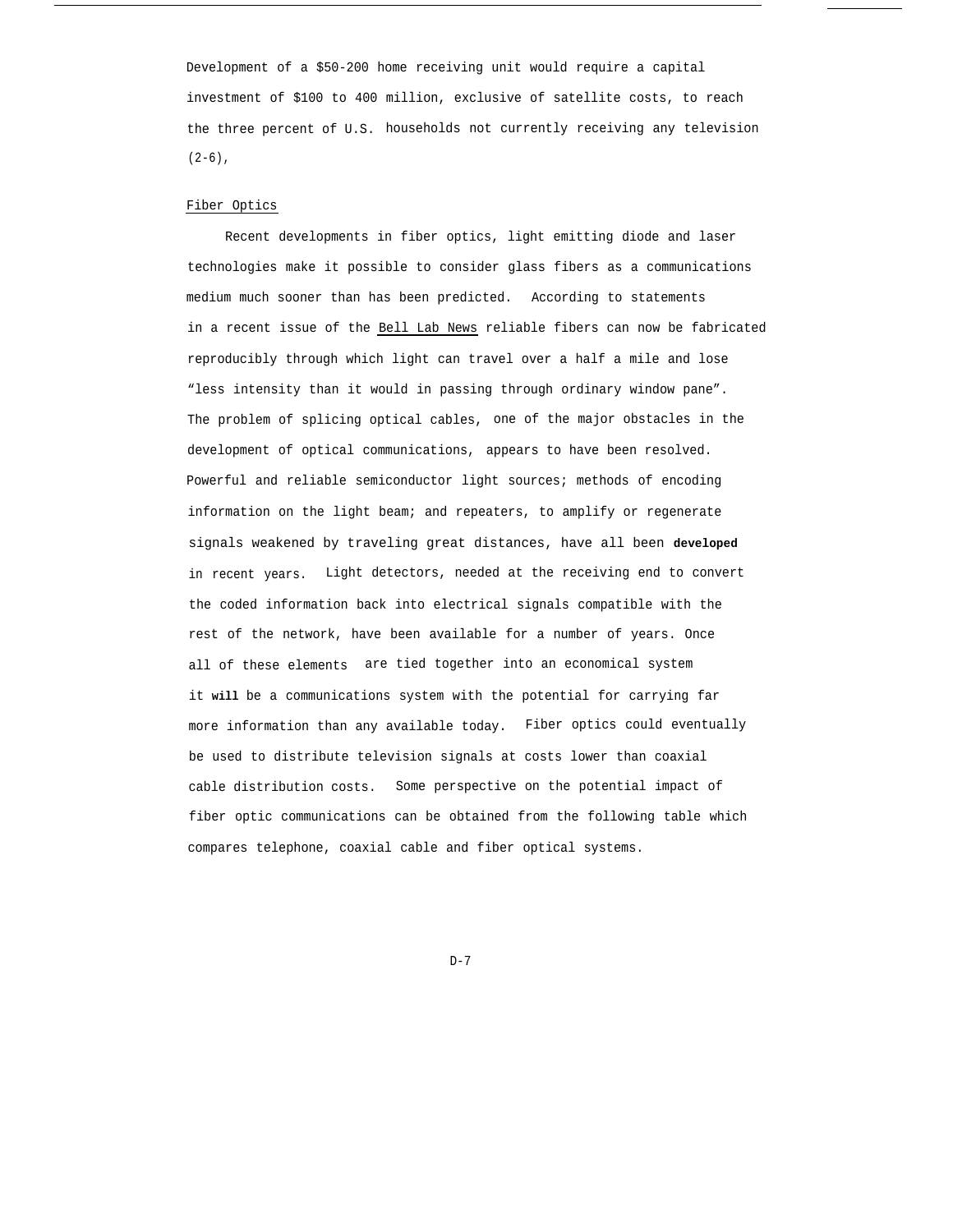# Table D-1

|  | Comparison Of Telephone, Coaxial Cable And |  |  |
|--|--------------------------------------------|--|--|
|  | Fiber Optics Technologies                  |  |  |

|                                                             | <b>TELEPHONE</b>     | COAXIAL CABLE | FIBER OPTICS                               |                                                |  |  |
|-------------------------------------------------------------|----------------------|---------------|--------------------------------------------|------------------------------------------------|--|--|
| TYPE OF SYSTEM $\rightarrow$                                | WIRED PAIR           | CATV TYPE     | LED LIGHT SOURCE                           | LASER LIGHT SOURCE                             |  |  |
|                                                             |                      |               | PHOTO DIODE DETECTOR                       | AVALANCHE DIODE DETECTOR                       |  |  |
| Transmission Medium<br>Diameter                             |                      |               |                                            |                                                |  |  |
| (in m <sub>m</sub> )                                        | ŋ.                   |               | .02                                        | .02                                            |  |  |
| Bandwidth                                                   |                      |               |                                            |                                                |  |  |
| (in M Hz)                                                   | 004                  | 300           | $10 - 20^{(3)}$                            | (4)                                            |  |  |
| approximate<br>number of<br>TV channels                     | $0^{(1)}$            | $30 - 40$     | $2-3$ Analog<br>1 Digital                  | 10 Digital                                     |  |  |
| Throughput<br>Capacity<br>(in mbps)                         | $.0048(^{2})$        | 300           | 100                                        | 1000                                           |  |  |
| Capacity of Cable<br>with $Dia = CATV$<br>Coaxial (in mbps) | $.150 - .250$        | 300           | $3 - 5X10^{7}$                             | $3 - 5X108$                                    |  |  |
| Repeater<br>Spacing<br>(in km)                              | 1.8                  | .5            | 10                                         | 10                                             |  |  |
| approximate<br>Present Costs<br>(per meter)                 | \$.05                | $S.70 - .80$  | $$1.00^{(5)}$<br>(typical cable)           | $$1.00(^{5})$                                  |  |  |
| Approx. No. TV Channels<br>for Cable with Dia.              | $\mathsf{O}^{(\pm)}$ |               | $600,000^{(6)}$<br>Analog:<br>$-1,500,000$ | (typical cable<br>(6)<br>Digital:<br>3,000,000 |  |  |
| = CATV Coaxial                                              |                      | 30-40         | Digital: 300,000                           | $-5,000,000$                                   |  |  |

Notes:

- (1) Can be increased under special conditions.
- (2) Recent developments suggest that one TV channel can be transmitted over short distances.
- (3) Will vary according to light intensity and distance.
- (4) Analog service will probably not be considered.
- (5) .10/meter anticipated when production quantities achieved.
- (6) Provided to illustrate potential. Cables of this size may not be practical.